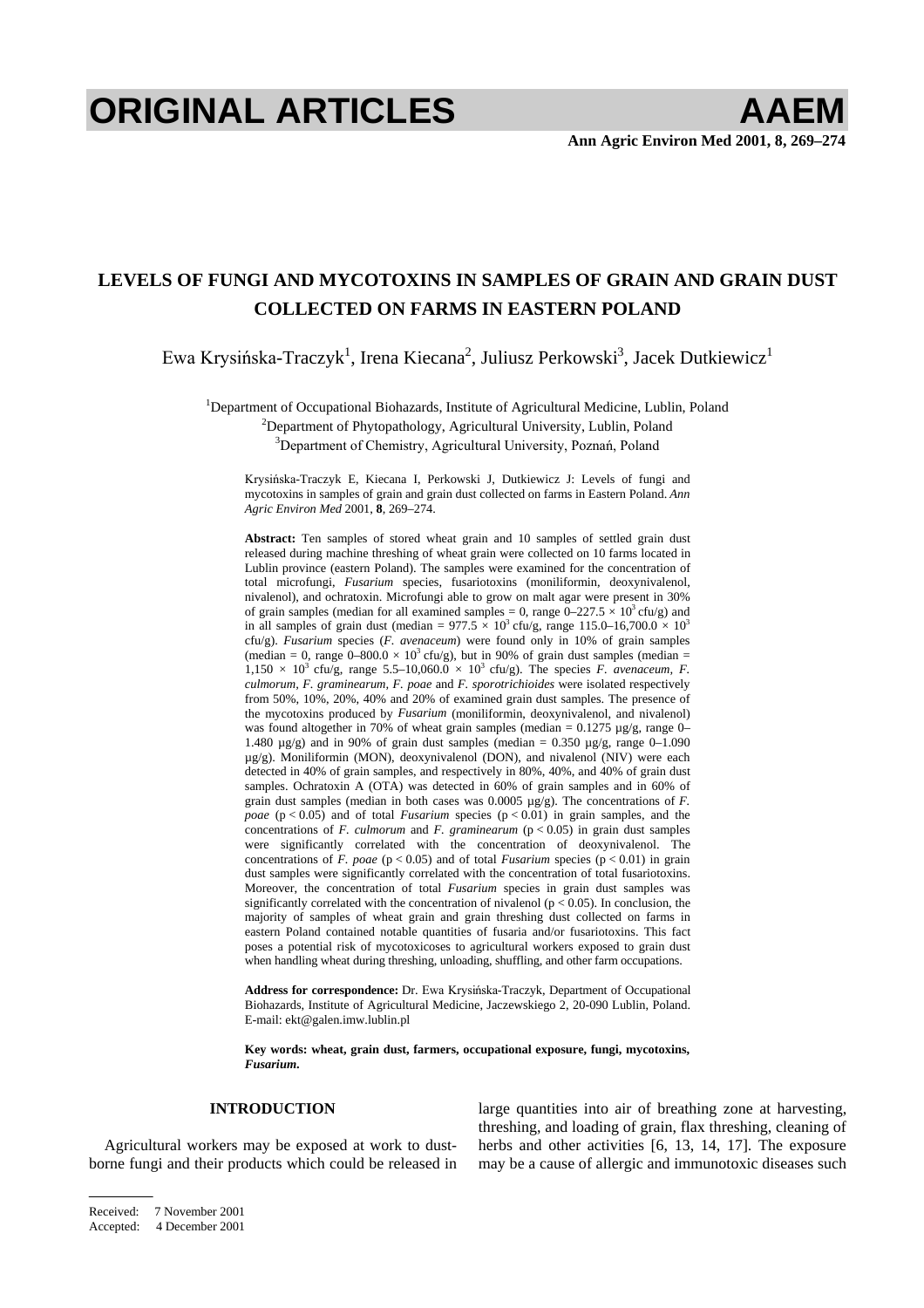as: bronchial asthma, allergic alveolitis, allergic rhinitis, atopic conjunctivitis, organic dust toxic syndrome, chronic fatigue-like syndrome [6, 10, 14, 17]. Mould fungi of *Aspergillus*, *Penicillium*, *Alternaria*, *Cladosporium* and *Mucor* genera were identified as the etiologic factors of the above-mentioned diseases. The diseases called mycotoxicoses may be caused by the harmful effects of mycotoxins, which are secondary metabolites of mould fungi [2, 7, 8, 12, 23, 32]. The cytotoxic, neurotoxic, immunosuppressive, teratogenic, mutagenic and carcinogenic effects of mycotoxins following ingestion of contaminated food are well known [16, 36], but little is known about the respiratory effects of these compounds [7].

A serious potential risk for agricultural workers is posed by mycotoxins occurring in grain: aflatoxins, ochratoxin A (OTA), moniliformin (MON) and trichothecenes produced by fungi belonging to genus *Fusarium*: deoxynivalenol (DON, vomitoxin), nivalenol (NIV), zearalenone (ZEA), T-2 toxin and others [1, 2, 3, 4, 5, 9, 16, 18, 21, 26, 33, 34, 35]. Special attention should be paid to toxins produced by *Fusarium* (fusariotoxins), which have been scarcely studied with respect to occupational risk [9, 10, 12]. Most of conducted studies the hitherto on *Fusarium* concern their role as cereals pathogens.

The aim of the present study was to determine the concentration of fungi and selected mycotoxins in wheat grain and grain dust samples collected during threshing, with special attention to *Fusarium* and fusariotoxins, in order to assess potential risk for grain handling farmers.

#### **MATERIALS AND METHODS**

**Samples of grain and grain dust.** Studies were conducted on 10 private farms in the Lublin region (eastern Poland). The samples of wheat grain and grain dust were taken during threshing carried out by the traditional method using on MC-50 thresher. A total number of 20 samples were taken - 10 wheat grain samples and 10 settled dust samples - in which the level of mould fungi was determined, as well as their species composition and level of mycotoxins.

**Determination of the concentration and species composition of fungi.** The concentration and species composition of microfungi in the samples of wheat grain and grain dust were determined by the dilution plating method [6]. One gram of each sample was suspended in 100 ml of sterile saline (0.85% NaCl) containing 0.1% (v/v) of Tween 80, and after vigorous shaking, serial 10 fold dilutions in saline were made up to  $10^{-10}$ . The 0.1 ml aliquots of each dilution were spread on duplicate sets of plates. Malt agar was used for the determination of the concentration and species composition of microfungi in grain and grain dust, and a mineral medium - SNA (Selective Nutrient Agar which contains the following components: glucose, saccharose, potassium phosphate, sodium nitrate and potassium chloride) [22] as a selective medium for *Fusarium* spp. The malt agar plates were incubated for four days at  $30^{\circ}$ C and four days at  $22^{\circ}$ C whereas SNA plates - for eight days at 22ºC. After incubation, the number of microfungi in one gram of the sample was calculated and expressed in cfu/g. Then, macro- and microscopic studies of fungi were carried out in order to determine their species composition. Fungi of *Penicillium* spp. were determined according to Ramirez [29] and Pitt [28], while those of *Aspergillus* spp. according to Raper and Fennel [30]. Fungi of *Fusarium*  spp. were determined according to Nelson *et al* [22]. The remaining fungal species were determined according to Pidopliczko and Milko [27], and Litvinov [19].

**Determination of the concentration of mycotoxins.** The thin-layer chromatography method (TLC) and highperformance thin-layer chromatography method (HPTLC) was used [24, 25]. Determination of the concentration of ochratoxin A (OTA), moniliformin (MON), deoxynivalenol (DON) and nivalenol (NIV) was carried out in 10 samples of wheat grain and 10 samples of grain dust released during threshing. Each sample of 10 gm was extracted by the mixture of acetonitryle and water (75:25). The filtrate was divided into three parts: the first part was degreased and cleaned in a column containing Florisil, then the level of moniliformin (MON) was determined by the highperformance liquid chromatography method (HPLC); the second part was cleaned in Ochratest Vicam columns, after which the level of ochratoxin A was determined by HPLC method; the third part of the extract was cleaned in columns containing activated carbon, Celite and  $Al_2O_3$ neutral (1:1:1), and the levels of fusariotoxins of B group: deoxynivalenol (DON) and nivalenol (NIV) were determined with the use of gas chromatograph attached to a mass spectrometer (GC/MS). Chromatographic analysis of mycotoxins was performed in the Department of Chemistry at the Agricultural University in Poznań.

**Statistical analysis.** The data distribution was checked for normality by the Shapiro-Wilk's test. The significance of the correlations between individual variables was tested by the non-parametric Kendall *tau*-test, and the signicance of differences between matched variables was tested by the Wilcoxon matched pairs test. A p-value of less than 0.05 was considered significant. The analyses were performed with the use of the Statistica for Windows v. 4.5 package (Statsoft©, Inc., Tulsa, Oklahoma, USA).

## **RESULTS**

The results of the study are summarised in Table 1. Total microfungi able to grow on malt agar were present in 30% of wheat grain samples (median for all examined samples = 0, range  $0-227.5 \times 10^3$  cfu/g) and in all samples of grain dust, being much more numerous than in the grain samples (median =  $977.5 \times 10^3$  cfu/g, range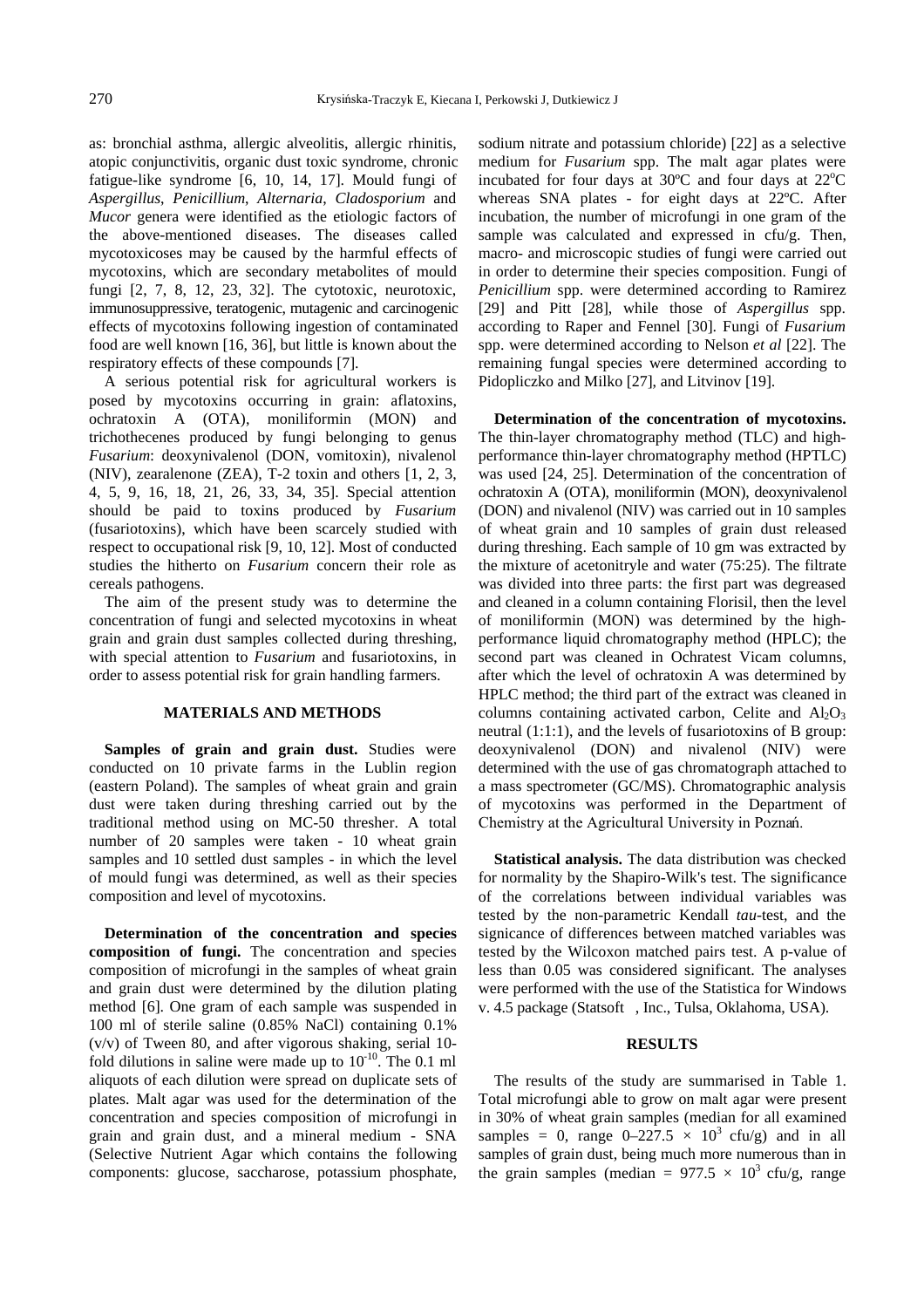|                 | Table 1. Concentrations of total fungi, Fusarium spp. and selected mycotoxins determined in samples of grain and grain dust collected on farms in |  |  |  |  |  |  |  |
|-----------------|---------------------------------------------------------------------------------------------------------------------------------------------------|--|--|--|--|--|--|--|
| eastern Poland. |                                                                                                                                                   |  |  |  |  |  |  |  |

|                | Sample Total fungi<br>(Malt agar)<br>cfu/g $\times$ 10 <sup>3</sup> |                  | Mycotoxins<br>$(\mu g/g)$ |                    |                                    |                  |                                              |              |                 |                  |                               |            |
|----------------|---------------------------------------------------------------------|------------------|---------------------------|--------------------|------------------------------------|------------------|----------------------------------------------|--------------|-----------------|------------------|-------------------------------|------------|
|                |                                                                     | Fusarium         | Fusarium                  | graminea avenaceum | Fusarium Fusarium Fusarium<br>poae | sporotri.        | Total<br>Fusarium                            |              | Fusarium toxins |                  |                               | Ochratoxin |
|                |                                                                     | culmorum         |                           |                    |                                    |                  |                                              | $\rm{MON}^a$ | $DOM^b$         | NIV <sup>c</sup> | $\mathrm{Total}^{\mathrm{d}}$ |            |
|                |                                                                     |                  |                           |                    |                                    | Grain            |                                              |              |                 |                  |                               |            |
| $\mathbf{1}$   | 227.5                                                               | $\mathbf{0}$     | $\boldsymbol{0}$          | $\overline{0}$     | 1.0                                | $\overline{0}$   | 1.0                                          | 0.180        | 0.950           | 0.240            | 1.370                         | 0.0025     |
| $\overline{c}$ | 60.0                                                                | $\boldsymbol{0}$ | $\boldsymbol{0}$          | 800.0              | $\boldsymbol{0}$                   | $\mathbf{0}$     | 800.0                                        | 0.0025       | 0.280           | ND               | 0.2825                        | 0.0006     |
| 3              | $\mathbf{0}$                                                        | $\mathbf{0}$     | $\mathbf{0}$              | $\overline{0}$     | $\overline{0}$                     | $\overline{0}$   | $\overline{0}$                               | <b>ND</b>    | <b>ND</b>       | 0.015            | 0.015                         | ND         |
| 4              | 10.0                                                                | $\boldsymbol{0}$ | $\boldsymbol{0}$          | $\overline{0}$     | $\overline{0}$                     | $\overline{0}$   | $\boldsymbol{0}$                             | ND           | <b>ND</b>       | ND               | <b>ND</b>                     | 0.004      |
| 5              | $\mathbf{0}$                                                        | $\boldsymbol{0}$ | $\boldsymbol{0}$          | $\overline{0}$     | $\overline{0}$                     | $\overline{0}$   | $\boldsymbol{0}$                             | ND           | <b>ND</b>       | ND               | <b>ND</b>                     | <b>ND</b>  |
| 6              | $\overline{0}$                                                      | $\mathbf{0}$     | $\mathbf{0}$              | $\overline{0}$     | $\overline{0}$                     | $\overline{0}$   | $\overline{0}$                               | 0.200        | <b>ND</b>       | 1.280            | 1.480                         | 0.0005     |
| 7              | $\overline{0}$                                                      | $\mathbf{0}$     | $\mathbf{0}$              | $\overline{0}$     | $\overline{0}$                     | $\mathbf{0}$     | $\overline{0}$                               | ND           | 0.170           | 0.110            | 0.280                         | 0.0005     |
| 8              | $\overline{0}$                                                      | $\boldsymbol{0}$ | $\boldsymbol{0}$          | $\overline{0}$     | $\overline{0}$                     | $\boldsymbol{0}$ | $\boldsymbol{0}$                             | <b>ND</b>    | <b>ND</b>       | ND               | <b>ND</b>                     | 0.0005     |
| 9              | $\overline{0}$                                                      | $\mathbf{0}$     | $\mathbf{0}$              | $\overline{0}$     | $\overline{0}$                     | $\overline{0}$   | $\overline{0}$                               | <b>ND</b>    | 0.110           | ND               | 0.110                         | ND         |
| 10             | $\overline{0}$                                                      | $\boldsymbol{0}$ | $\boldsymbol{0}$          | $\overline{0}$     | $\overline{0}$                     | $\mathbf{0}$     | $\overline{0}$                               | 0.130        | <b>ND</b>       | 0.015            | 0.145                         | ND         |
| Median         | $0^{*(0)}$                                                          | $\boldsymbol{0}$ | $\boldsymbol{0}$          | $\overline{0}$     | $0^{*(D)}$                         | $\overline{0}$   | $0**^{(D)}$                                  | $\mathbf{0}$ | $\overline{0}$  | 0.0075           | 0.1275                        | 0.0005     |
|                |                                                                     |                  |                           |                    |                                    | Grain dust       |                                              |              |                 |                  |                               |            |
| $\mathbf{1}$   | 115.0                                                               | $\boldsymbol{0}$ | 5.0                       | 0.5                | $\overline{0}$                     | $\overline{0}$   | 5.5                                          | 0.260        | 0.015           | <b>ND</b>        | 0.275                         | 0.0031     |
| $\overline{c}$ | 16700.0                                                             | $\boldsymbol{0}$ | $\boldsymbol{0}$          | $\boldsymbol{0}$   | 100.0                              | $\mathbf{0}$     | 100.0                                        | 0.027        | ND              | ND               | 0.027                         | 0.0005     |
| 3              | 225.0                                                               | $\mathbf{0}$     | $\mathbf{0}$              | $\overline{0}$     | $\overline{0}$                     | 1500.0           | 1500.0                                       | ND           | 0.310           | ND               | 0.310                         | ND         |
| 4              | 450.0                                                               | $\boldsymbol{0}$ | $\boldsymbol{0}$          | 50.0               | $\mathbf{0}$                       | $\mathbf{0}$     | 50.0                                         | ND           | <b>ND</b>       | ND               | <b>ND</b>                     | 0.0009     |
| 5              | 725.0                                                               | $\boldsymbol{0}$ | $\boldsymbol{0}$          | 40.0               | 10000.0                            | 20.0             | 10060.0                                      | 0.210        | <b>ND</b>       | 0.880            | 1.090                         | 0.0016     |
| 6              | 1230.0                                                              | $\mathbf{0}$     | $\overline{0}$            | 800.0              | $\overline{0}$                     | $\overline{0}$   | 800.0                                        | 0.360        | <b>ND</b>       | 0.030            | 0.390                         | ND         |
| $\overline{7}$ | 1625.0                                                              | 50.0             | $\overline{0}$            | 5000.0             | $\overline{0}$                     | $\boldsymbol{0}$ | 5050.0                                       | 0.180        | 0.460           | 0.015            | 0.655                         | 0.0005     |
| 8              | 2310.0                                                              | $\mathbf{0}$     | 1000.0                    | $\mathbf{0}$       | 600.0                              | $\overline{0}$   | 1600.0                                       | 0.025        | 0.450           | 0.350            | 0.825                         | ND         |
| 9              | 1300.0                                                              | $\boldsymbol{0}$ | $\overline{0}$            | $\overline{0}$     | 2000.0                             | $\overline{0}$   | 2000.0                                       | 0.780        | ND              | <b>ND</b>        | 0.780                         | <b>ND</b>  |
| 10             | 175.0                                                               | $\boldsymbol{0}$ | $\boldsymbol{0}$          | $\overline{0}$     | $\mathbf{0}$                       | $\overline{0}$   | $\boldsymbol{0}$                             | 0.110        | <b>ND</b>       | ND               | 0.110                         | 0.0524     |
| Median         | 977.5                                                               | $0^{*(D)}$       | $0^{*(D)}$                | 0.25               | $0^{*(MDN)}$                       |                  | 0 1150.0* <sup>(N)</sup> ** <sup>(MDN)</sup> | 0.145        | $\Omega$        | $\Omega$         | 0.350                         | 0.0005     |
|                |                                                                     |                  |                           |                    |                                    | Total samples    |                                              |              |                 |                  |                               |            |
| Median         | 145.0                                                               | $0^{*(D)}$       | $\boldsymbol{0}$          | $\overline{0}$     | $0^{*(M, MDN)}$                    | $\Omega$         | $3.25^{*(M)_{**}(MDN)}$                      | 0.026        | $\overline{0}$  |                  | $0$ 0.2775                    | 0.0005     |

Fusarium graminea. = Fusarium graminearum, Fusarium sporotri. = Fusarium sporotrichioides. MON<sup>a</sup> = moniliformin; DON<sup>b</sup> = deoxynivalenol;  $NIV^c$  = nivalenol; Total<sup>d</sup> = total *Fusarium* toxins (MON + DON + NIV). ND = not detected (considered as zero level). \*<sup>(O)</sup>: significantly correlated with the concentration of ochratoxin (p < 0.05);  $*^{(M)}$ : significantly correlated with the concentration of MON (p < 0.05);  $*^{(D)}$ : significantly correlated with the concentration of MON (p < 0.05);  $*^{(D)}$ : significant with the concentration of DON (p < 0.05); \*\*<sup>(D)</sup>: significantly correlated with the concentration of DON (p < 0.01); \*<sup>(N)</sup>: significantly correlated with the concentration of NIV ( $p < 0.05$ ); \*<sup>(MDN)</sup>: significantly correlated with the concentration of total *Fusarium* toxins ( $p < 0.05$ ); \*\*<sup>(MDN)</sup>: significantly correlated with the concentration of total *Fusarium* toxins ( $p < 0.01$ ).

115.0–16700.0  $\times$  10<sup>3</sup> cfu/g) (Tab. 1). The dominant constituent of fungal flora isolated from grain was *Aspergillus fumigatus* (76.5%) and the other constituents were *Oidiodendron flavum* (16.8%), *Trichothecium laxicephalum* (5.0%) and *Alternaria alternata* (1.7%). Among fungi isolated from grain dust, on average, most common were *Cladosporium* species (*C. atroseptum, C. herbarum*) which formed 34.4% of the total, yeast (31.8%), *Fusarium* species (23.0%) while *Alternaria* 

*alternata* (7.4%). *Penicillium* spp., *Aspergillus fumigatus, Aspergillus repens, Mucor mucedo, Citromyces* sp., *Oidiodendron rhodogenum* and *Monilia geophila* constituted the remaining 3.4% of the grain dust mycobiota.

The growth of *Fusarium* species on the selective SNA medium was much more abundant compared to malt agar. Among grain samples, *Fusarium* (identified as *F. avenaceum*) was isolated from only one out of 10 samples (10%) (median = 0, range  $0-800.0 \times 10^3$  cfu/g). Similar to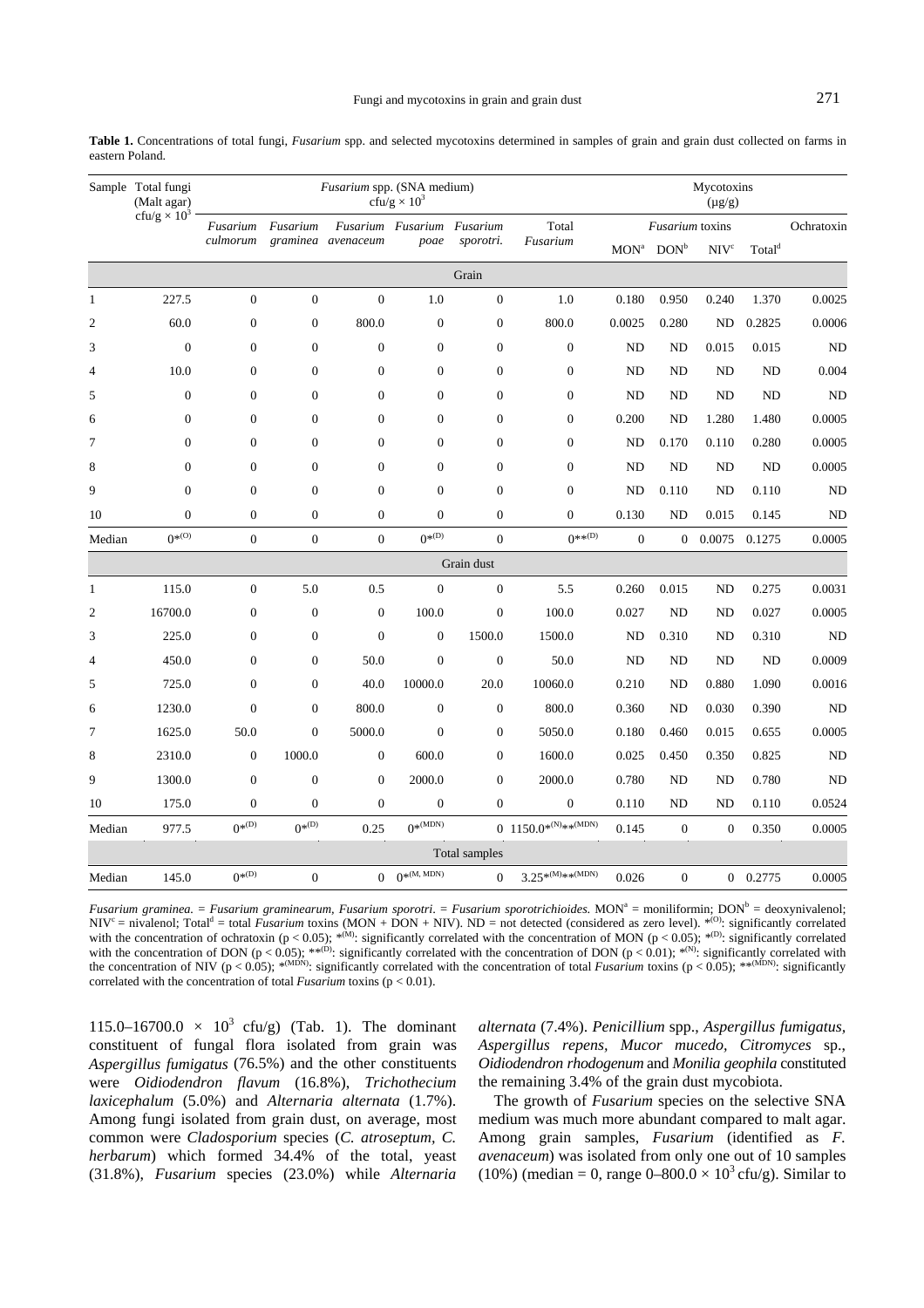the case of total microfungi, the frequency and concentration of *Fusarium* spp. in grain dust samples was much greater compared to grain samples. Fusaria were isolated from 90% of grain dust samples and their concentrations were large (median =  $1150 \times 10^3$  cfu/g, range 5.5–10060.0  $\times$  10<sup>3</sup> cfu/g) (Tab. 1). The species *F*. *avenaceum, F. culmorum, F. graminearum, F. poae* and *F. sporotrichioides* were isolated respectively from 50%, 10%, 20%, 40% and 20% of examined grain dust samples. The strains of *Fusarium poae* formed 60.0% of total *Fusarium* isolates recovered from grain dust on SNA medium, followed by *F. avenaceum* (27.8%), *F. sporotrichioides* (7.2%), *F. graminearum* (4.8%), and *F. culmorum* (0.2%).

The concentrations of both total fungi and *Fusarium*  species were significantly greater in the samples of grain dust compared to grain samples ( $p < 0.05$ ).

The presence of the mycotoxins produced by *Fusarium*  (moniliformin, deoxynivalenol, and nivalenol) was found altogether in 70% of wheat grain samples (median for all examined samples =  $0.1275 \mu g/g$ , range  $0-1.480 \mu g/g$ ) and in 90% of grain dust samples (median =  $0.350 \mu g/g$ , range  $0-1.090 \mu g/g$  (Tab. 1). Separately, moniliformin (MON), deoxynivalenol (DON), and nivalenol (NIV) were each detected in 40% of grain samples, and respectively in 80%, 40%, and 40% of grain dust samples. The average concentrations of MON, DON, NIV, and the total (summarised) *Fusarium* toxins (fusariotoxins) in positive grain samples were respectively 0.1281  $\mu$ g/g, 0.3775 µg/g, 0.3875 µg/g, and 0.5261 µg/g, whereas in positive samples of grain dust - respectively  $0.2440 \mu g/g$ , 0.3087 µg/g, 0.3187 µg/g, and 0.4958 µg/g. No significant differences were found between the concentrations of fusariotoxins in the samples of grain and grain dust ( $p > 0.05$ ).

The occurrence of ochratoxin was very similar in the samples of grain and grain dust. This mycotoxin was detected in 60% of both kinds of samples and also the median was the same in both cases, equal to  $0.0005 \mu g/g$ (range for grain samples was  $0-0.004 \mu g/g$ , and for grain dust samples  $0-0.0524 \mu g/g$  (Tab. 1). The average concentrations of ochratoxin in positive samples of grain and grain dust were  $0.0014 \mu g/g$ , and  $0.0098 \mu g/g$ , respectively.

Significant relationships were found between the concentrations of particular *Fusarium* species and the concentrations of fusariotoxins. As regards grain samples, the concentrations of *F. poae* and of total *Fusarium*  species were significantly correlated with the concentration of deoxynivalenol ( $p < 0.05$  and  $p < 0.01$ , respectively). As regards the samples of grain dust, the concentrations of *F.culmorum* and *F. graminearum* were significantly correlated with the concentration of deoxynivalenol  $(p < 0.05)$ , the concentration of *F. poae* was significantly correlated with the concentration of total (summarised) fusariotoxins  $(MON+DOM+NIV)$   $(p < 0.05)$ , and the concentration of total *Fusarium* species was significantly

correlated with the concentration of nivalenol  $(p < 0.05)$ and the concentration of total fusariotoxins ( $p < 0.01$ ). As regards total examined samples (grain  $+$  grain dust), the concentration of *F. culmorum* was significantly correlated with the concentration of deoxynivalenol ( $p < 0.05$ ), the concentration of *F. poae* was significantly correlated with the concentrations of moniliformin and total fusariotoxins (p < 0.05), and the concentration of total *Fusarium*  species was significantly correlated with the concentration of moniliformin ( $p < 0.05$ ) and the concentration of total fusariotoxins ( $p < 0.01$ ) (Tab. 1).

The concentration of total fungi (grown on malt agar) in grain samples was significantly correlated with the concentration of ochratoxin ( $p < 0.05$ ) (Tab. 1).

### **DISCUSSION**

Mycotoxins detected in the present study are described as etiologic factors of mycotoxicoses creating a health risk for humans [6, 8, 14, 16, 36].

Moniliformin (MON) produced by *Fusarium avenaceum,* causes acute, degenerative lesions in the myocardium, the symptoms being similar to those for arsenic poisoning [31].

Deoxynivalenol (DON) and nivalenol (NIV) produced by *F. culmorum* and *F. graminearum* are trichothecene mycotoxins causing vomiting, diarrhoea and dermal reaction. An epidemic of alimentary mycotoxicosis in the Kashmir Valley was described by Smith *et al* [31]. The symptoms of poisoning were: abdominal pain, feeling of fullness of the stomach within 15–60 minutes after eating, irritation of the throat, diarrhoea, vomiting, blood in the stools and allergic dermal reactions. These symptoms, called 'red mould disease' were caused by the consumption of mouldy wheat and rice contaminated with DON and other fusariotoxins.

Ochratoxin (OTA) produced by *Aspergillus ochraceus*  and some *Penicillium* species (*P. viridicatum, P. cyclopium, P. chrysogenum*) caused Balkan endemic nephropathy (BEN) observed among the population of the Balkan countries [31]. The consumption of food contaminated with ochratoxin resulted in pathologic symptoms such as: great reduction in kidney size, tubular degeneration, interstitial fibrosis and hyalinization of glomeruli.

Until now, no internationally accepted threshold limit values (TLV) for the concentration of mycotoxins in wheat and other food products have been established. The proposals for such values for DON range between 0.5–2.0  $\mu$ g/g [24]. In this study, the lower limit of this range was exceeded in only one sample.

The common infestation of wheat with fusaria and fusariotoxins, in particular with deoxynivalenol (DON) and nivalenol (NIV), has been reported from many countries of Europe, Asia and America [5, 9, 11, 18, 24, 25, 26, 33, 34, 35]. In the examined wheat, DON was detected in 60–100% of samples [3, 5, 9, 11, 18, 33, 34,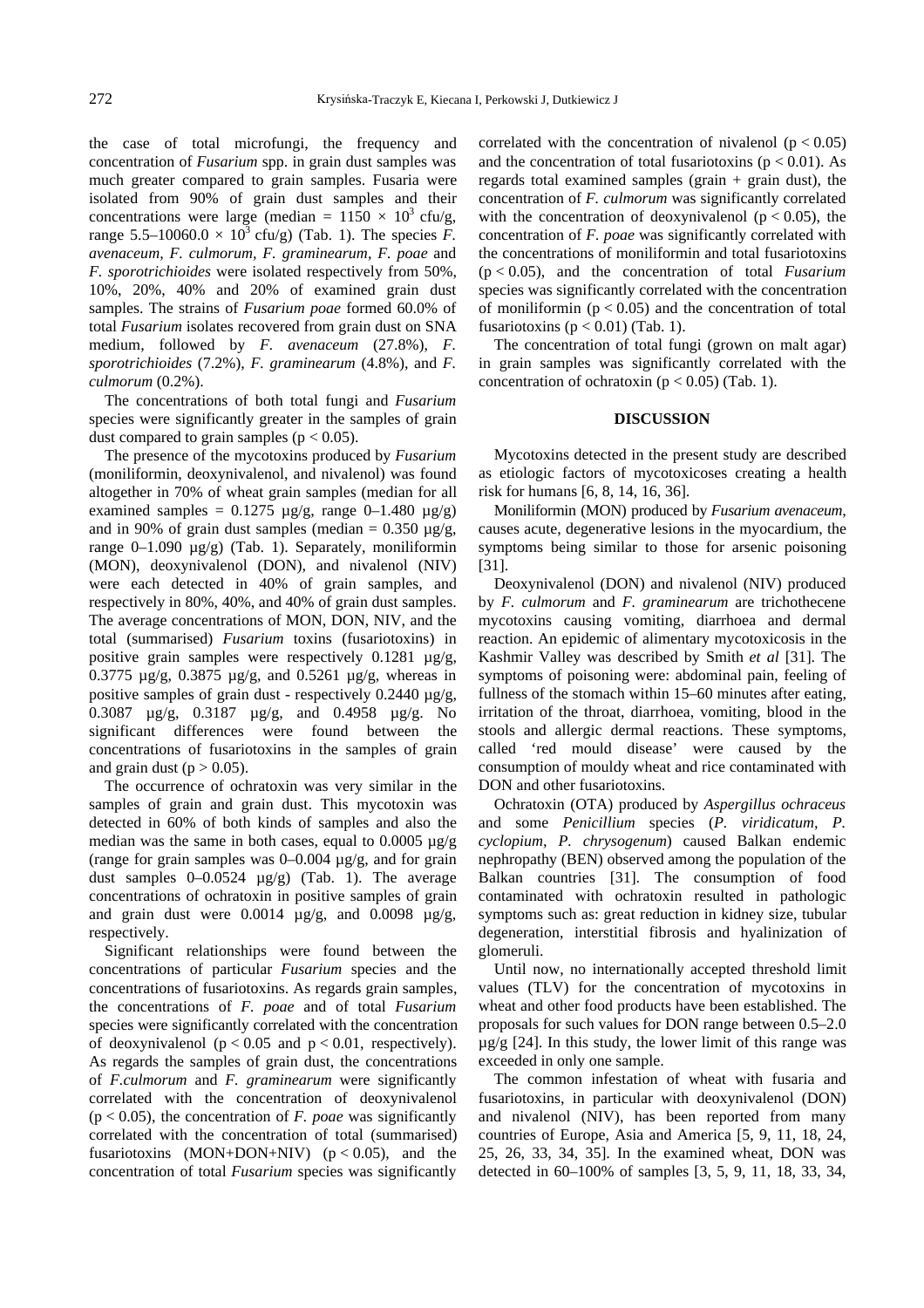35] and NIV in 4–96% of samples [9, 11, 18, 26, 33, 34, 35]. The concentration of DON in the positive samples ranged between 0.031–1.257 µg/g [11, 18, 33, 34, 35] and that of NIV - between 0.023–0.566 µg/g [11, 18, 33, 34, 35].

The frequency of the occurrence of DON in the samples of wheat grain examined in the present study (40%) was distinctly lower compared to values reported by other authors, while that of NIV (50%) was in the middle of the range of hitherto reported data. The average concentrations of DON and NIV in positive grain samples (respectively 0.3775  $\mu$ g/g and 0.3875  $\mu$ g/g) stated by us were greater than most of the values hitherto reported from other countries, except for DON concentration found in Canada [34] and NIV concentrations found in Korea [18] and Scotland [33].

Abramson et al. [1] determined the production of mycotoxins by different *Fusarium* cultures and concluded that DON was produced mostly by the strains of *F. culmorum* and *F. graminearum*, while moniliformin by the strains of *F. avenaceum.* The results of these authors concerning DON conform to those found in the present study, as a significant correlation between the concentrations of *F. culmorum* and *F. graminearum* in grain dust samples and the concentration of DON in these samples was found. A significant correlation between the concentration of *F. graminearum* and DON has been also found by Dalcero *et al.* [5] who examined wheat samples in Argentina. In contrast, Moreno Contreras *et al.* [21] failed to find any significant correlation between the concentration of *Fusarium* spp. and DON in grain samples collected in Venezuela. In our study, the concentration of moniliformin was not significantly correlated with the concentration of *F. avenaceum*, but with that of *F. poae*. The concentrations of *F. poae* were also significantly correlated with the DON concentration (in grain samples) and with the concentration of total fusariotoxins (in grain dust samples and total samples of grain and grain dust). These results suggest that most probably *Fusarium poae*, the species distinctly prevailing among *Fusarium* strains isolated from grain and grain dust in eastern Poland, poses in this area the main hazard as the source of adverse mycotoxins.

Ochratoxin was detected in 1.0–57.6% of wheat samples collected in various countries [3] and its concentration in positive samples varied widely between 0.005–27.5  $\mu$ g/g [3]. In the present study, the frequency of occurrence of positive samples in grain and grain dust (60%) was higher compared to hitherto reported results, but the average concentration of ochratoxin in these samples was much smaller  $(0.0005 \mu g/g)$ .

So far, little is known about the concentrations of fusariotoxins and other mycotoxins in grain dust with respect to a potential health hazard. Low DON concentrations (0.003–0.020  $\mu$ g/m<sup>3</sup>) were found in the air during milling of grain in Finland [9]. May *et al.* [20] detected low concentration of DON  $(0.1-0.2 \mu g/g)$  in the

sample of silage associated with a febrile illness in farmers. Palmgren *et al.* [23] examined for mycotoxins 15 samples of settled grain dust collected in elevators in the New Orleans area and found in 10 samples zearalenone at levels from 0.025 to 0.1 µg/g, but no ochratoxin A or aflatoxin. Ehrlich and Lee [7] found in 80% of the examined samples of grain dust the presence of ochratoxin, deoxynivalenol, secalonic acid, zearalenone, and aflatoxin in the concentrations of  $0.0005-0.02 \mu g/g$ , 0.0005–0.02 µg/g, 0.0005–0.02 µg/g, 0.02 µg/g, and 0.0005 µg/g, respectively. It is noteworthy that the average concentration of deoxynivalenol in the grain dust samples found in the present study is 19–755 fold greater compared to the data obtained by these authors.

In conclusion, the majority of samples of wheat grain and grain threshing dust collected on farms in eastern Poland contained notable quantities of fusaria and/or fusariotoxins. This fact poses a potential risk of mycotoxicoses to agricultural workers exposed to grain dust when handling wheat during threshing, unloading, shuffling, and other farm occupations.

#### **Acknowledgements**

This study was supported by the Committee for Scientific Research (KBN), grant 4 PO5D 03619. The skillful assistance of Ms. Grażyna Cholewa, Ms. Wiesława Lisowska and Ms. Halina Wójtowicz in performing the study is gratefully acknowledged.

#### **REFERENCES**

1. Abramson D, Clear RM, Gaba D, Smith DM, Patrick SK, Saydak D: Trichothecene and moniliformin production by *Fusarium* species from western Canadian wheat. *J Food Prot* 2001, **64**, 1220-1225.

2. Betina V: *Mycotoxins. Chemical, Biological and Environmental Aspects*. Biological Molecules, vol 9. Elsevier, Amsterdam 1988.

3. Birzele B, Prange A, Kramer J: Deoxynivalenol and ochratoxin A in German wheat and changes of level in relation to storage parameters. *Food Addit Contam* 2000, **17**, 1027-1035.

4. Chełkowski J, Zawadzki M, Zajkowski P, Logrieco A, Bottalico A: Moniliformin production by *Fusarium* species. *Mycotox Res* 1990, **6**, 41-45.

5. Dalcero A, Torres A, Etcheverry M, Chulze S, Varsavsky E: Occurrence of deoxynivalenol and *Fusarium graminearum* in Argentinian wheat. *Food Addit Contam* 1997, **14**, 11-14.

6. Dutkiewicz J, Jabłoński L: Biologiczne Szkodliwości Zawodowe (*Occupational Biohazards*). PZWL, Warsaw 1989 (in Polish).

7. Ehrlich KC, Lee LS: Mycotoxins in grain dust: method for analysis of aflatoxins, ochratoxin A, zearalenone, vomitoxin, and secalonic acid D. *J Assoc Off Anal Chem* 1984, **67**, 963-967.

8. Emanuel DA, Wenzel MDF, Lawton BR: Pulmonary mycotoxicosis. *Chest* 1975, **3,** 293-297.

9. Eskola M, Parikka P, Rizzo A: Trichothecenes, ochratoxin A and zearalenone contamination and fusarium infection in Finnish cereal samples in 1998. *Food Addit Contam* 2001, **18**, 707-718.

10. Flannigan B, Miller JD: Health implications of fungi in indoor environments - an overview. **In:** Samson RA, Flannigan B, Flannigan ME, Verhoeff AP, Adan OCG, Hoekstra ES (Eds): *Health Implications of Fungi in Indoor Environments*, 3-28. Elsevier, Amsterdam 1994.

11. Grabarkiewicz-Szczęsna J, Kostecki M, Goliński P, Kiecana I: Fusariotoxins in kernels of winter wheat cultivars field samples collected during 1993 in Poland. *Nahrung* 2001, **45**, 28-30.

12. Hintikka EL., Nikulin M: Airborne mycotoxins in agricultural and indoor environments. *Indoor Air* 1998, **4**, 66-70.

13. Krysińska-Traczyk E: Pleśnie Aspergillus fumigatus jako przyczyna schorzeń płuc o charakterze zawodowym. (Aspergillus